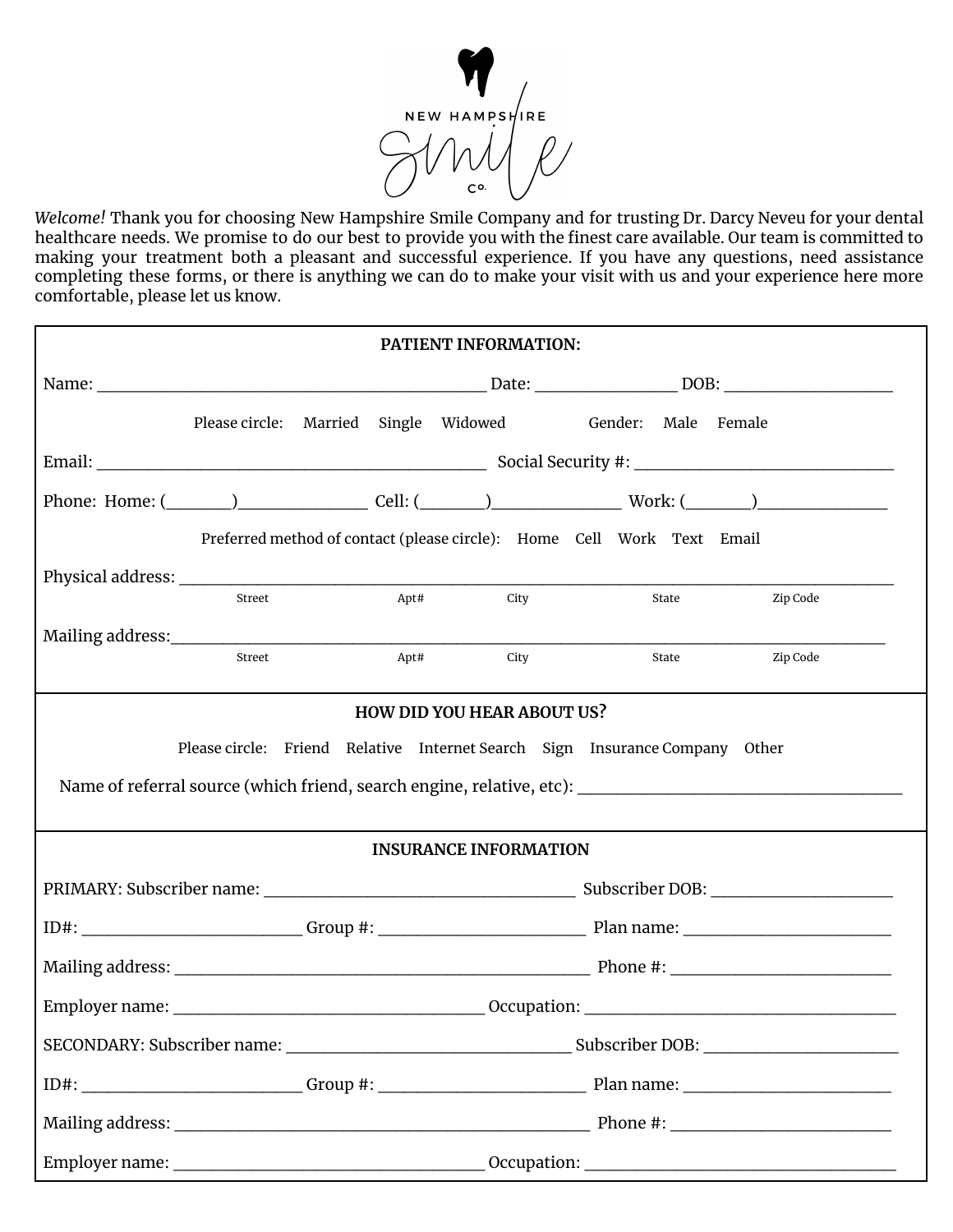| <b>RESPONSIBLE PARTY:</b>                                           |        |      |               |         |          |  |
|---------------------------------------------------------------------|--------|------|---------------|---------|----------|--|
| Name of person responsible for account:<br>Relationship to patient: |        |      |               |         |          |  |
| Mailing address:                                                    | Street | Apt# | City          | State   | Zip Code |  |
| Phone: Home: ( )                                                    |        |      | $Cell: ($ $)$ | Work: ( |          |  |
| Is this person currently a patient in our office? Yes No            |        |      |               |         |          |  |

**REGARDING SCHEDULED APPOINTMENTS/BROKEN APPOINTMENT POLICY:** We make every effort to be on time for our patient's appointments, and ask that you extend the same courtesy to us. When you are late for an appointment, other patients may be kept waiting, and we are not able to serve you with the care that you deserve. Please be on time for each appointment. Allow a little extra time for parking so that you arrive on time for your appointment start. If you are more than 10 minutes late, or half-way into the allotted time for your scheduled appointment, it will be considered a broken appointment and we will need to reschedule you. If you must change your appointment, call us at least 48 hours in advance. A missed appointment time is time that could be used to benefit another patient. If you miss an appointment or cancel with less than 48 hours' notice, a missed appointment fee of \$50 or 10% (whichever is greater) will be charged to your account.

**REGARDING FINANCIAL ARRANGEMENTS:** Payment for services rendered is considered part of your treatment and is due at the time of service, unless financial arrangements are made prior to treatment. This policy is instrumental in eliminating costly administrative expenses associated with billing procedures. Any balance unpaid for more than 60 days will be subject to an interest charge, and any balance left unpaid for more than 90 days will be sent to collections.

### **WE ACCEPT THE FOLLOWING METHODS OF PAYMENT:**

Cash, Check, Visa, Mastercard, Discover, American Express, CareCredit, Lending Point

**REGARDING INSURANCE:** We are happy to help file your insurance claim for you. This is a service that we provide for our patients to help eliminate some of the often confusing paperwork associated with processing claim forms. **PLEASE REMEMBER THAT YOUR INSURANCE PLAN IS A CONTRACT BETWEEN YOU AND YOUR INSURANCE COMPANY.** Our office is not party to the contract. We will do our best to estimate your portion of the fee and help you to utilize your insurance benefit. However, you will ultimately be responsible for any amount unpaid by your insurance company. Please be aware that some treatments provided may not be considered customary by your insurance carrier, and may be labeled "non-covered" or "plan exclusion" under your particular plan according to each individual's policy.

Thank you for your understanding of our financial policy. Please let us know if you have any questions. We reserve the right to modify these policies at any time without further notice.

### **CONSENT FOR SERVICES**

I authorize Dr. Darcy Neveu, and all team members who may be designated, to perform dental treatment and other related procedures or forms of treatment, including appropriate radiographs, anesthesia, or analgesia they may deem necessary. I understand that the expected results of such treatment cannot always be guaranteed. To the best of my knowledge, this paperwork has been accurately answered. I will bring all future changes in my medical history to the attention of my doctor. I understand that providing incorrect or incomplete information can be dangerous to my health. I grant my permission to Dr. Neveu or her assignee to telephone me at my home or work, to send texts or emails, to discuss matters related to this form or my oral health. I understand that during the course of treatment, certain unforeseen conditions may be revealed that may necessitate extension of the proposed procedure or a change from what was previously noted. If that occurs, I authorize Dr. Darcy Neveu and all team members of New Hampshire Smile Company to perform such procedures as necessary and desirable in the secerice of professional judgement, and I will be responsible for any associated fees. I authorize my insurance benefits to be paid directly to New Hampshire Smile Company. **I UNDERSTAND AND AGREE TO THE ABOVE CONDITIONS OF TREATMENT, THE BROKEN APPOINTMENT POLICY, AND THE OFFICE FINANCIAL POLICIES, AND WILL BE RESPONSIBLE FOR PAYMENT OF MY TREATMENT.** I authorize New Hampshire Smile Company to release any and all photographs taken of the previously named patient for teaching purposes, for educational journals or posts, and for marketing purposes.

SIGNATURE: \_\_\_\_\_\_\_\_\_\_\_\_\_\_\_\_\_\_\_\_\_\_\_\_\_\_\_\_\_\_\_\_\_\_\_\_\_\_\_\_ DATE: \_\_\_\_\_\_\_\_\_\_\_\_\_\_\_\_\_\_\_\_\_\_\_

NH Smile Co. ▪ 707 Milford Road, Unit 27 Merrimack, NH 03054 ▪ 603-886-1976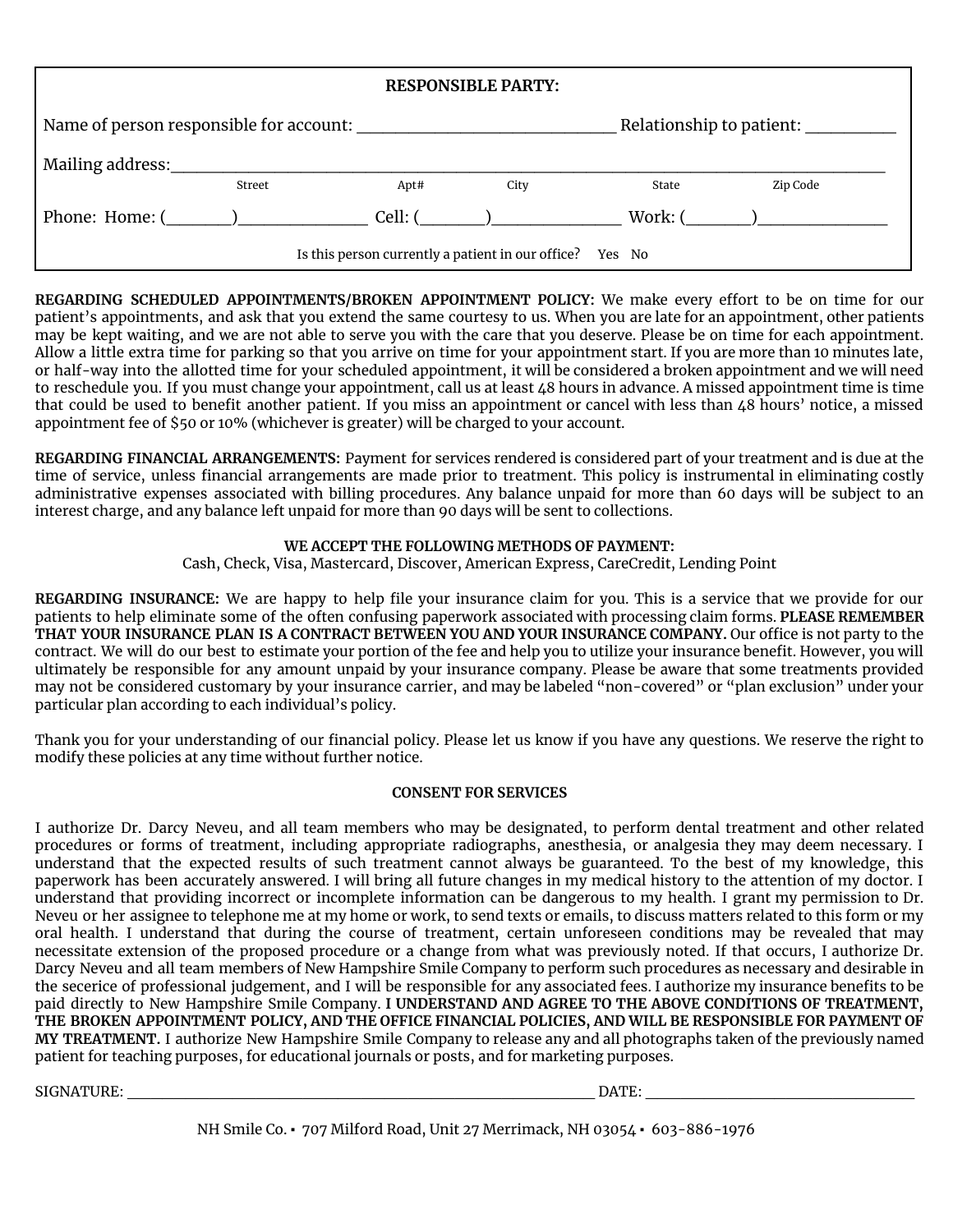## **MEDICAL HISTORY**

| <b>GOOD</b><br>POOR<br>FAIR<br>1: Please list ALL medical conditions that you have been diagnosed with by a physician:<br>2: Please list ALL medications, vitamins, herbal or dietary supplements that you are currently taking: ________________________________<br>3: Do you, or have you previously, taken any of the following medications: (please circle)<br>Coumadin/Warfarin<br>Fen-phen/Redux/Pondimin Fosamax/Boniva, Actonel, Zometa, Aredia<br>Plavix |        |  |  |  |
|-------------------------------------------------------------------------------------------------------------------------------------------------------------------------------------------------------------------------------------------------------------------------------------------------------------------------------------------------------------------------------------------------------------------------------------------------------------------|--------|--|--|--|
|                                                                                                                                                                                                                                                                                                                                                                                                                                                                   |        |  |  |  |
|                                                                                                                                                                                                                                                                                                                                                                                                                                                                   |        |  |  |  |
|                                                                                                                                                                                                                                                                                                                                                                                                                                                                   |        |  |  |  |
|                                                                                                                                                                                                                                                                                                                                                                                                                                                                   |        |  |  |  |
|                                                                                                                                                                                                                                                                                                                                                                                                                                                                   |        |  |  |  |
|                                                                                                                                                                                                                                                                                                                                                                                                                                                                   |        |  |  |  |
|                                                                                                                                                                                                                                                                                                                                                                                                                                                                   | NO.    |  |  |  |
|                                                                                                                                                                                                                                                                                                                                                                                                                                                                   | NO.    |  |  |  |
| 6: Are you allergic/sensitive to (please circle): CODEINE PENICILLIN LOCAL ANESTHETIC LATEX DYES                                                                                                                                                                                                                                                                                                                                                                  |        |  |  |  |
|                                                                                                                                                                                                                                                                                                                                                                                                                                                                   |        |  |  |  |
|                                                                                                                                                                                                                                                                                                                                                                                                                                                                   | NO.    |  |  |  |
|                                                                                                                                                                                                                                                                                                                                                                                                                                                                   |        |  |  |  |
|                                                                                                                                                                                                                                                                                                                                                                                                                                                                   |        |  |  |  |
|                                                                                                                                                                                                                                                                                                                                                                                                                                                                   | NO.    |  |  |  |
|                                                                                                                                                                                                                                                                                                                                                                                                                                                                   |        |  |  |  |
| 9: Do you have, or have you ever had (please circle):                                                                                                                                                                                                                                                                                                                                                                                                             |        |  |  |  |
| <b>AIDS/HIV Positive</b><br>Convulsions<br>Heart Murmur<br>Recent Weight Loss                                                                                                                                                                                                                                                                                                                                                                                     |        |  |  |  |
| Cortico-Steroid Treatment<br>Alcohol or Drug Dependency<br>Heart Pacemaker<br>Recreational Drug Use                                                                                                                                                                                                                                                                                                                                                               |        |  |  |  |
| Alzheimer's Disease<br><b>Heart Problems</b><br>Renal Dialysis<br>Depression                                                                                                                                                                                                                                                                                                                                                                                      |        |  |  |  |
| Anaphylaxis<br><b>Diabetes</b><br>Respiratory Problems<br><b>Heart Surgery</b>                                                                                                                                                                                                                                                                                                                                                                                    |        |  |  |  |
| Anemia/Bleeding Disorder<br>Dizziness/Fainting<br>Hemophilia<br><b>Rheumatic Fever</b>                                                                                                                                                                                                                                                                                                                                                                            |        |  |  |  |
| Drug Addiction<br>Hepatitis (Type A, B or C)<br>Angina<br>Rheumatism                                                                                                                                                                                                                                                                                                                                                                                              |        |  |  |  |
| Arthritis/Gout<br>Dry Mouth/Dry Eyes<br><b>High Blood Pressure</b><br><b>STD</b>                                                                                                                                                                                                                                                                                                                                                                                  |        |  |  |  |
| Artificial Heart Graft, Valve or Stent<br>Easily Winded<br>High Cholesterol<br>Scarlet Fever                                                                                                                                                                                                                                                                                                                                                                      |        |  |  |  |
| Artificial Joints<br>Emphysema<br>Hypoglycemia<br>Shingles                                                                                                                                                                                                                                                                                                                                                                                                        |        |  |  |  |
| Sickle Cell Disease<br>Asthma<br>Epilepsy/Seizures<br>Irregular Heartbeat                                                                                                                                                                                                                                                                                                                                                                                         |        |  |  |  |
| Autoimmune Disease<br><b>Excessive Bleeding</b><br>Jaundice<br>Sinus Problems                                                                                                                                                                                                                                                                                                                                                                                     |        |  |  |  |
| <b>Blood Disease</b><br>Kidney Disease/Dialysis<br><b>Excessive Thirst</b><br>Sleep Apnea                                                                                                                                                                                                                                                                                                                                                                         |        |  |  |  |
| <b>Blood Transfusion</b><br>Leukemia<br>Spina Bifida<br>Frequent Cough                                                                                                                                                                                                                                                                                                                                                                                            |        |  |  |  |
| <b>Breathing Problems</b><br>Liver Disease<br>Frequent Diarrhea<br><b>Bruise Easily</b><br><b>Low Blood Pressure</b>                                                                                                                                                                                                                                                                                                                                              | Stroke |  |  |  |
| <b>Swelling of Limbs</b><br>Frequent Headaches<br>COPD<br>Gastrointestinal Disease                                                                                                                                                                                                                                                                                                                                                                                |        |  |  |  |
| Thyroid/Parathyroid Problems<br>Lung Disease<br>Tonsillitis<br>Genital Herpes/Herpes<br>Mitral Valve Prolapse<br>Cancer                                                                                                                                                                                                                                                                                                                                           |        |  |  |  |
| Mood Disorder/Emotional Problems<br>Chemotherapy/Radiation<br>Glaucoma<br>Tuberculosis                                                                                                                                                                                                                                                                                                                                                                            |        |  |  |  |

Cold Sores Congenital Heart Defects

Chest Pains

**PLEASE ADVISE US OF ANY CHANGES IN YOUR MEDICAL HISTORY OR MEDICATIONS AT FUTURE APPOINTMENTS**

Osteoporosis Pain in Jaw Joints Psychiatric Care

Tumors or Growths Ulcers/GERD Venereal Disease

Patient's Signature: \_\_\_\_\_\_\_\_\_\_\_\_\_\_\_\_\_\_\_ Doctor's Signature: \_\_\_\_\_\_\_\_\_\_\_\_\_\_\_\_\_\_\_\_\_\_\_

Hay Fever, Hives, Skin Rash Hearing Impared Heart Attack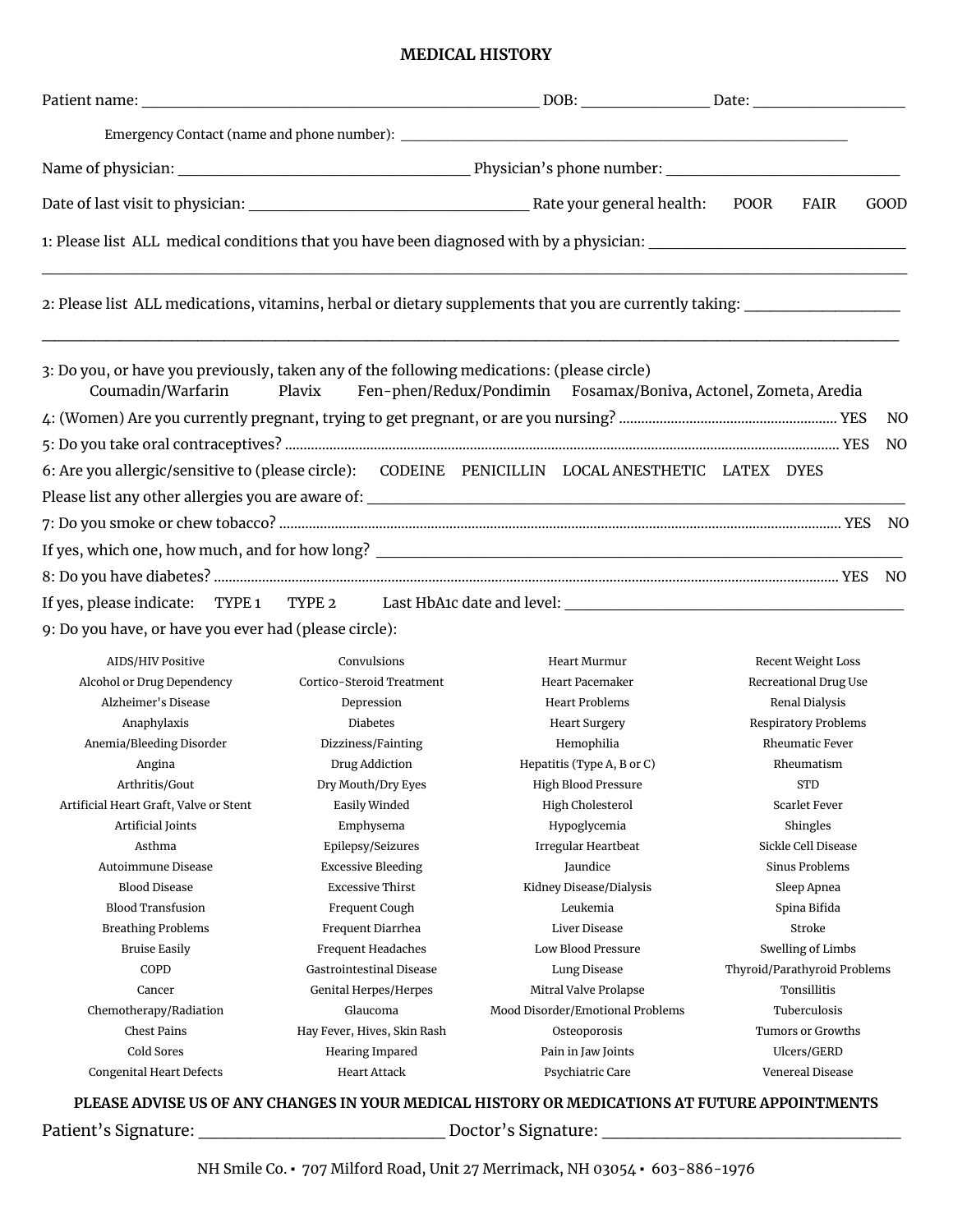

# **CONSENT FOR USE AND DISCLOSURE OF HEALTH INFORMATION**

| Patient's |       |
|-----------|-------|
| $\cdots$  | VВ.   |
| Address   | ∿h∩ne |
| ື່ບປບເ    | .     |

## **PLEASE READ THE FOLLOWING STATEMENTS CAREFULLY.**

**Purpose of Consent:** By signing this form, you will consent to use and disclosure of you or your child's protected health information to carry out treatment, payment activities, and healthcare information.

**Notice of Privacy Practices:** You have the right to read our Notice of Privacy Practices before you decide whether to sign this consent. Our notice provides a description of our treatment, payment activities, and healthcare operations, of the uses and disclosures we may make of you or your child's protected health information, and of other important matters about you or your child's protected health information. A copy of our notice accompanies this consent. We encourage you to read it carefully and completely before signing this consent.

You may obtain a copy of our Notice of Privacy Practices, including any revisions to the notice at any time by contacting NH Smile Company at our mailing address: 707 Milford Rd, Unit 27, Merrimack NH, 03054 or by phone: 603-886-1976.

**Right to Revoke:** You will have the right to revoke this consent at any time by giving us written notice of your revocation. Please understand that revocation of this consent will not affect any action we took in reliance on this consent before we received your revocation, and that we may decline to treat you or to continue treating you, if you revoke this consent.

# **PRIVACY AUTHORIZATION**

I give consent for Dr. Neveu and team members to speak with the following person(s) regarding my dental care:

| Name: | Relationship: |
|-------|---------------|
| Name: | Relationship: |
| Name: | Relationship: |
| Name: | Relationship: |

## **SIGNATURE FOR CONSENT:**

I have had full opportunity to read and consider the contents of this consent form and the Notice of Privacy Practices. I understand that by signing this consent form, I am giving my consent to your use and disclosure of my or my child's protected health information to carry out treatment, payment activities, and healthcare operations.

| Patient/Parent's name: |  |
|------------------------|--|
|                        |  |

Patient/Parent's signature: \_\_\_\_\_\_\_\_\_\_\_\_\_\_\_\_\_\_\_\_\_\_\_\_\_\_\_ Date: \_\_\_\_\_\_\_\_\_\_\_\_\_\_\_\_\_\_\_

### **YOU ARE ENTITLED TO A COPY OF THIS CONSENT AFTER YOU SIGN IT.**

NH Smile Co. ▪ 707 Milford Road, Unit 27 Merrimack, NH 03054 ▪ 603-886-1976